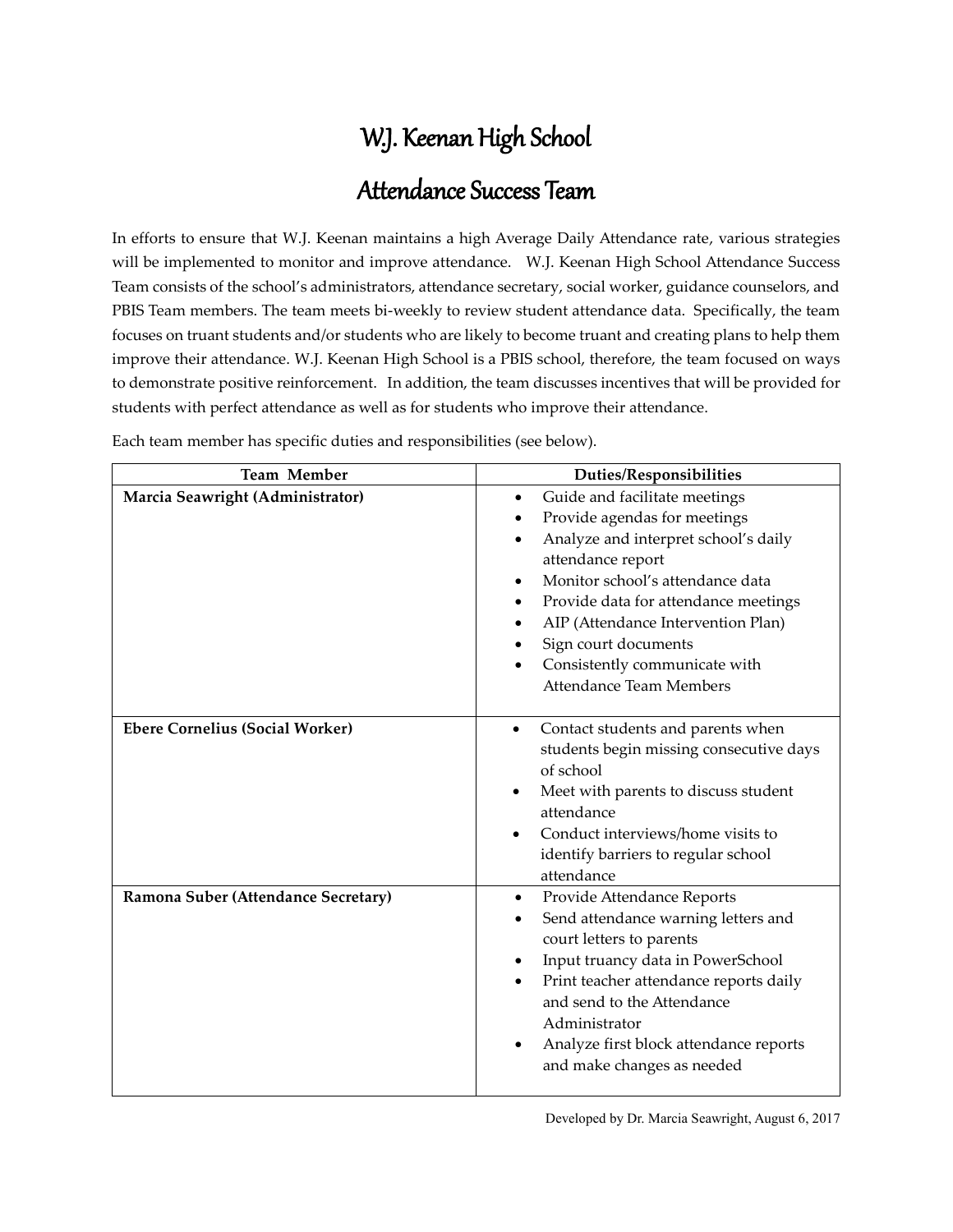| Dalphine Humphrey (Guidance Counselor)<br>Students with last names A-E    | Contact students and parents when students<br>$\bullet$<br>begin missing 3 consecutive days of school or<br>5 cumulative absences<br>Meet with students and parents to discuss<br>$\bullet$<br>student attendance,<br>Identify barriers to regular school attendance<br>٠ |
|---------------------------------------------------------------------------|---------------------------------------------------------------------------------------------------------------------------------------------------------------------------------------------------------------------------------------------------------------------------|
| Saran Hasinger (Guidance Counselor)<br>Students with last names F-N       | Contact students and parents when students<br>$\bullet$<br>begin missing consecutive days of school<br>Meet with students and parents to discuss<br>$\bullet$<br>student attendance<br>Identify barriers to regular school attendance<br>$\bullet$                        |
| <b>Faith Wheeler (Guidance Counselor)</b><br>Students with last names O-Z | Contact students and parents when students<br>begin missing consecutive days of school<br>Meet with students and parents to discuss<br>$\bullet$<br>student attendance<br>Identify barriers to regular school attendance                                                  |
| <b>PBIS Team Members</b>                                                  | Contact students when they begin missing 3<br>consecutive days of school or have 5<br>cumulative absences                                                                                                                                                                 |

#### **Teachers**

Teachers are responsible for taking attendance daily. In addition, they are expected to notify Mrs. Suber if a student is absent 3 consecutive days. The teacher will contact Mrs. Suber if a student is at school earlier during the day but is absent from his or her class. If a student did not sign out, the teacher will write a discipline referral for that student. If teachers do not take attendance, administration will be notified.

#### **Students**

Students are responsible for signing in daily using the Scholarchip kiosk. If students are absent, they will bring in excuses within three days of their absence.

#### **PBIS/ Incentives**

The Attendance Success Team will work closely with the PBIS team to provide incentives during PBIS celebrations. The team will meet regularly with students on Attendance Intervention Plans (AIP) to discuss their absences and provide the students with a Raider Buck to use in the school store or canteen. The team will identify students with perfect attendance and recognize them quarterly. At the end of the year, students on an AIP will be recognized if they have decreased their absences. The team will also recognize students who have perfect attendance at the end of the year. Student Council will assist with incentives. Teacher Cadets will assist with displaying attendance information on bulletin boards.

**Note: If students are absent first block, Mrs. Suber will check their attendance in other classes. If the students were only absent first block, then that absence will be change to a tardy. This will show as a tardy on the daily report but it will still show as an absence in PowerSchool.**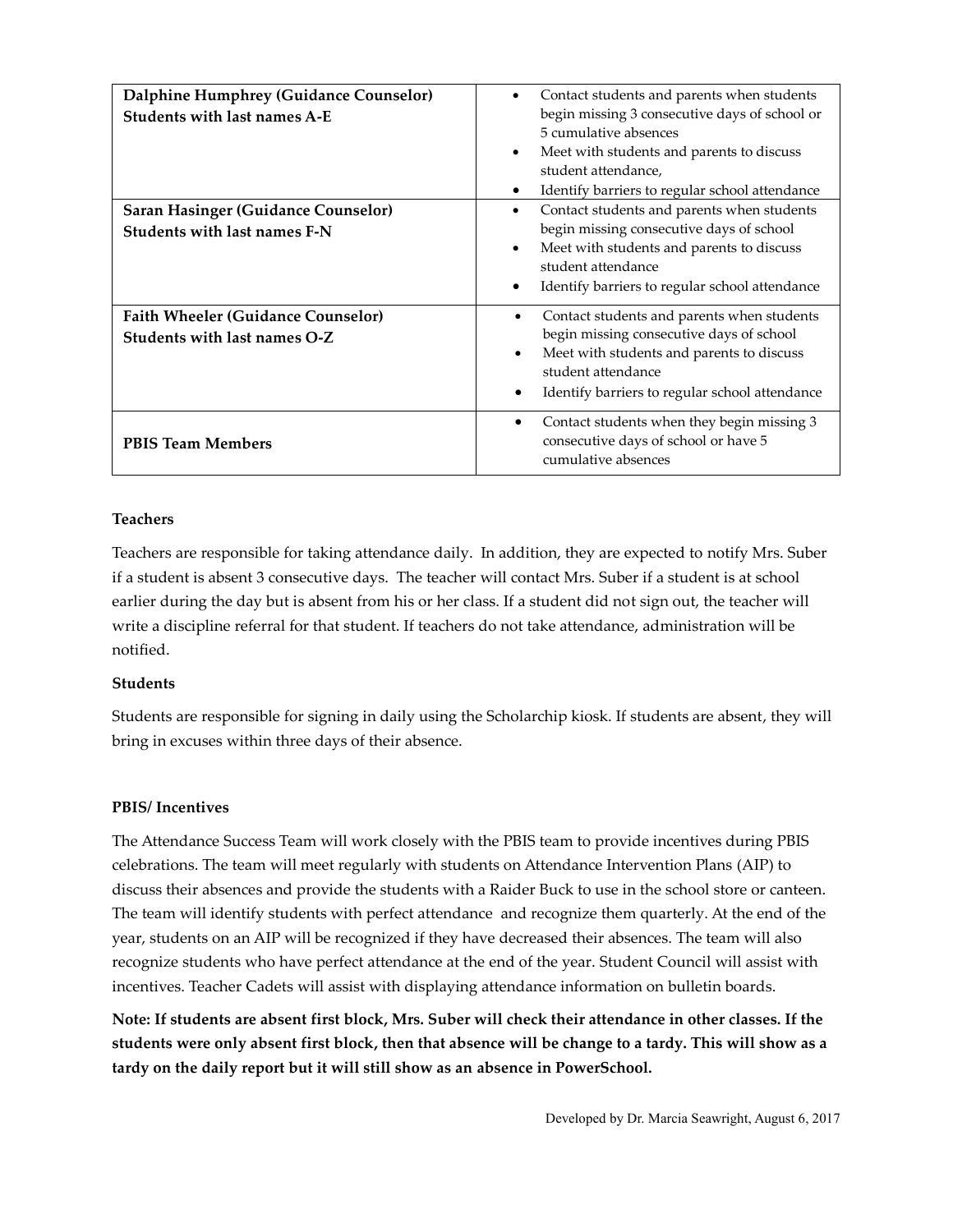#### **ATTENDNACE SUCCESS TEAM MEETING DATES:**

\*August 10- 2:00 pm **September 1, 15, 29 October 13, 27 November 10 December 8 January 5, 19 February 2, 16, March 2, 16, April 13, 27 May 11, 25** 

**All meetings will start at 9:00 AM except the meeting on \*August 10. Meetings will be held in the Guidance Conference Room.**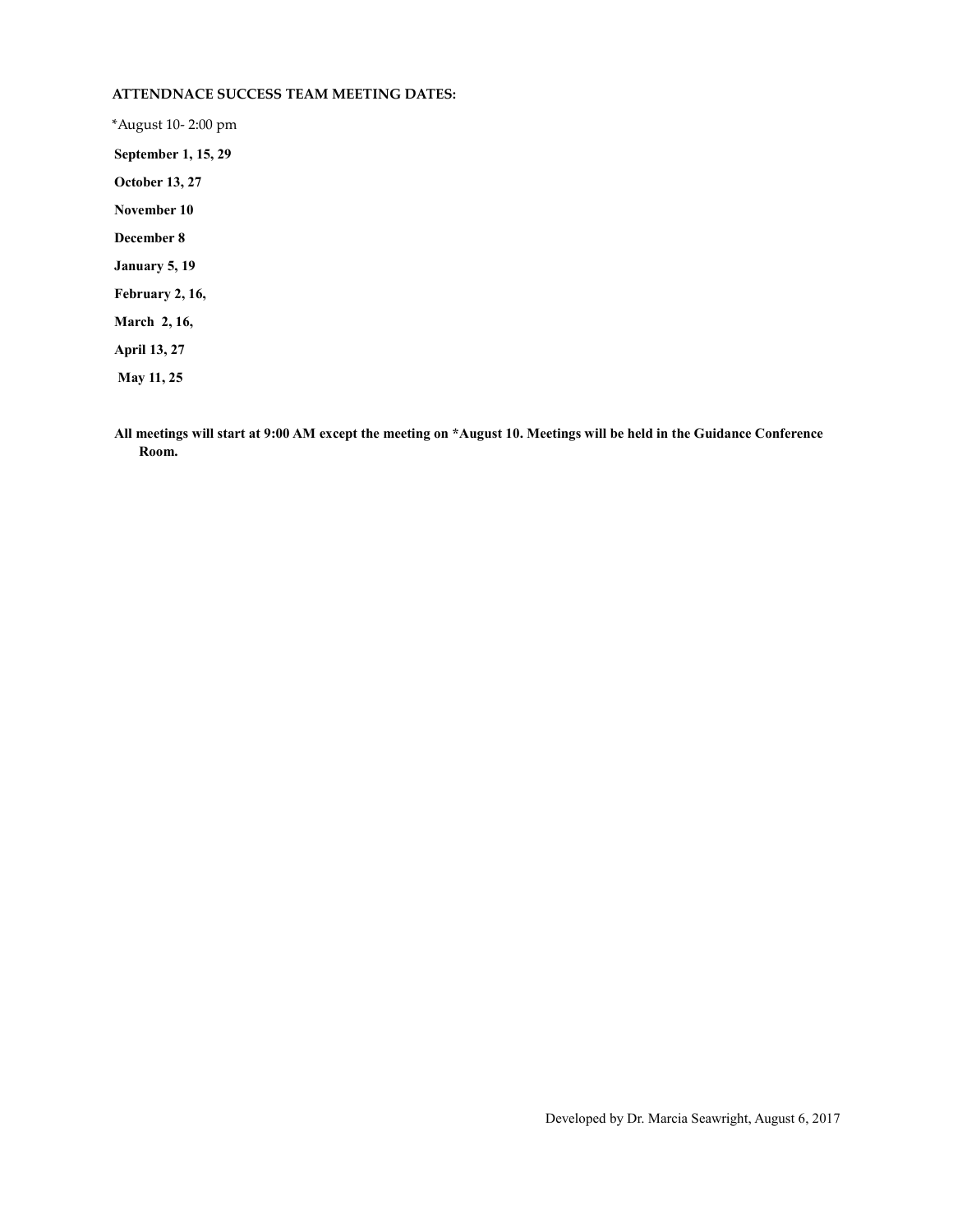## **W.J. Keenan High School**

#### **Attendance Success Team**

## **Strategies to Help Improve Student Attendance and Increase Student Achievement**

W.J. Keenan High School will improve student attendance by:

- Decreasing the number of students who miss 3 consecutive days or 5 cumulative days of school
- Reducing the number of students arriving to school late.
- Increasing parental awareness about the importance of school attendance, arriving ontime, and the resources/supports available.
- Rewarding students who achieve perfect (no absences) attendance each grading period.
- Motivating students who have an AIP in place to abide by the school's attendance policy.
- Consistently monitoring student attendance data

## **Monitoring Attendance Data and Practice**

- 1. W.J. Keenan High School Attendance Success Team consists of the school's administrators, attendance secretary, social worker, guidance counselors, and PBIS Team members. The team meets bi-weekly to review attendance data and discuss appropriate interventions for students as necessary.
- 2. Each team member is responsible for a selected group of students as well as completing an Attendance Intervention Plan (AIP) for the students when necessary.

## **Notifications**

- 3. During morning announcements, the expectations of coming to school and arriving to school on time will be emphasized to students.
- 4. The importance of teachers taking attendance daily will be emphasized throughout the school year. If/when teachers do not take attendance, they will be notified by the Attendance Administrator.
- 5. Each day, the attendance secretary will generate a list of absent students based upon first block attendance. The absentee report will be sent to the Attendance Administrator.
- 6. The school's automatic phone dialer will call the parent(s) of absent students.
- 7. The school will use a variety of methods (e.g., meetings between the principal and student; phone calls; letters; etc.) to notify parents of students who are miss 3 consecutive absences or 5 cumulative absences.
	- a. Phone calls- In addition to the automatic phone call that goes to parents of absent students, the members of the PBIS team will assist with making calls to parents of